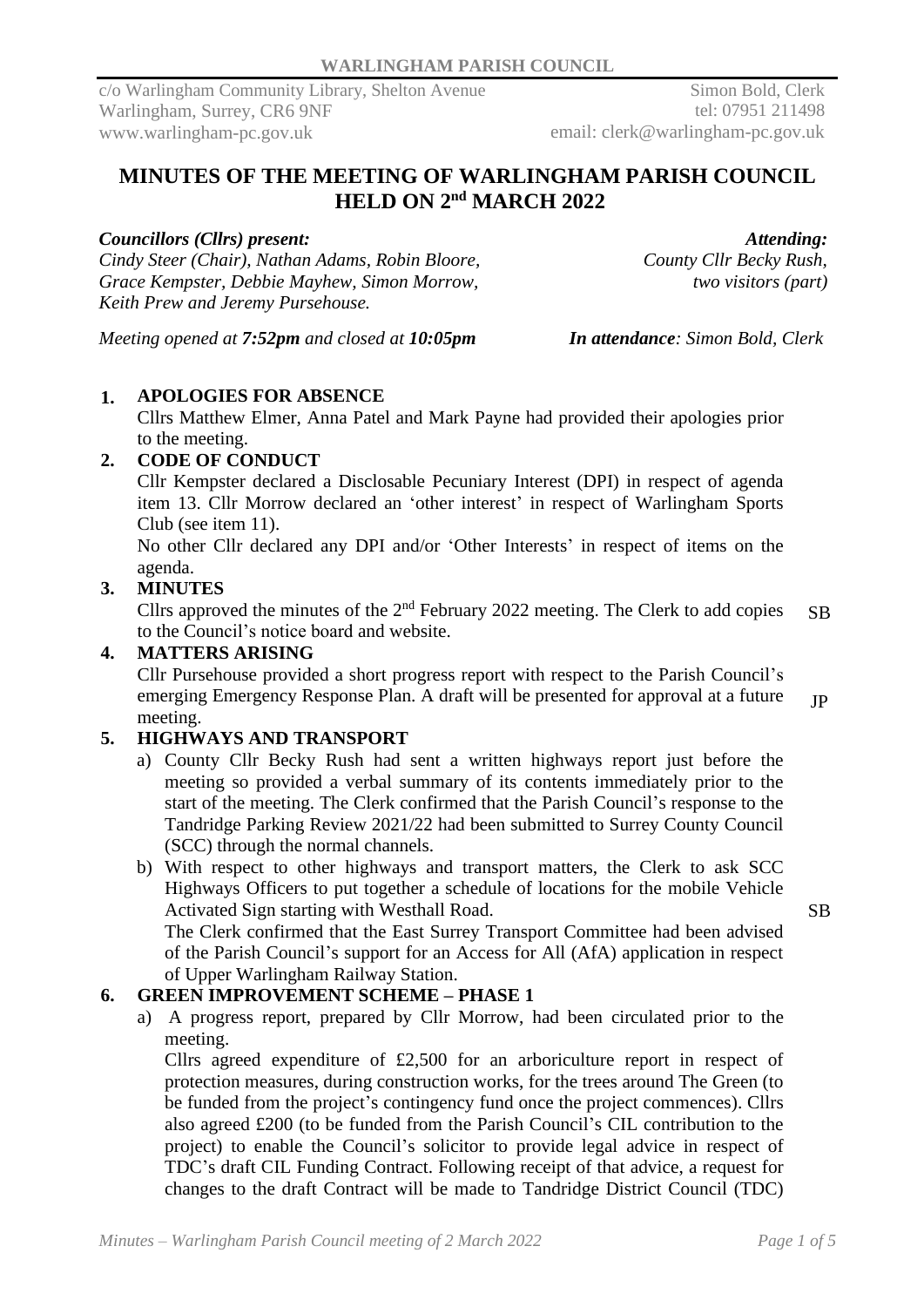and it is hoped a final version will be available for approval at the next meeting. Cllrs Morrow and Prew, assisted by the Clerk, to strive to obtain full and final quotations from at least two solicitors for legal work relating to the Project and to circulate a proposal prior to the next meeting. SM KP SB

 Cllr Morrow added that at the solicitor's suggestion he had written to SCC to ask for their confirmation of the variations to the standard developer highways agreement previously agreed in email correspondence, and had raised a new critical issue which had arisen from review of the TDC CIL Funding Contract. Confirmation had been received on all variations but further discussion was needed on the new issue. He would ask the County Cllr to assist in achieving a resolution. SM

In light of the need to engage the services of contractors with specialist highways experience and knowledge, Cllrs felt that it was not appropriate to advertise or tender widely on this occasion (clause 11.1a) ii) of Financial Regulations refers). Cllr Bloore raised the wider subject of project funding and advised that he would contact the local MP to discuss governmental funding for community projects. He would provide the Clerk with information for circulation. RB

b) The draft Terms of Reference (TOR) for a Project Steering Committee had been circulated prior to the meeting and was approved by Cllrs. As a result, this Committee, a replacement for the Warlingham Green Improvement Working Group, would have delegated authority in respect of specific tasks relating to Phase 1 of the Green Improvement Scheme. The Clerk to issue and upload the TOR to the Council's website.

In accordance with the TOR, Cllrs appointed six Council members to the Committee as follows: Cllrs Bloore, Morrow, Patel, Prew, Pursehouse and Steer. The first meeting of the Committee would be called to review tenders received in respect of the Lead Consultant role and to recommend an appointment.

#### **7. GRANT AWARD SCHEME**

Cllrs discussed proposals circulated by Cllr Kempster. Cllrs agreed that some changes could be made to the qualifying criteria as well as the information required from applicants in the hope of generating more applications in future. Several Cllrs sighted COVID-19 as having had a disruptive impact on many organisations which, they felt, had reduced the number of applications received by the Council over the last couple of years.

Cllr Morrow agreed to redraft the Grant Scheme documentation prior to the Council's July meeting, in order to revise and clarify the criteria for grants and information required from applicants (e.g., a checklist) and to create a second version of the application form for use by those organisations where funding of revenue costs is accepted by the Council. SM

Cllrs Bloore and Pursehouse agreed to help promote the Scheme by writing up successful case studies (with photographs and quotations from recipients) for display on the Council's website and notice board. RB

#### **8. WORKING GROUPS**

Cllr Kempster had circulated progress reports and proposals in respect of both the Library and Tree Working Groups.

With respect to the Library, Cllrs approved the following expenditure (using the existing marketing fund): £59 for Council Tax leaflet printing and £21 for the distribution costs incurred by TDC; a replacement "Open Today" banner of £140 plus SB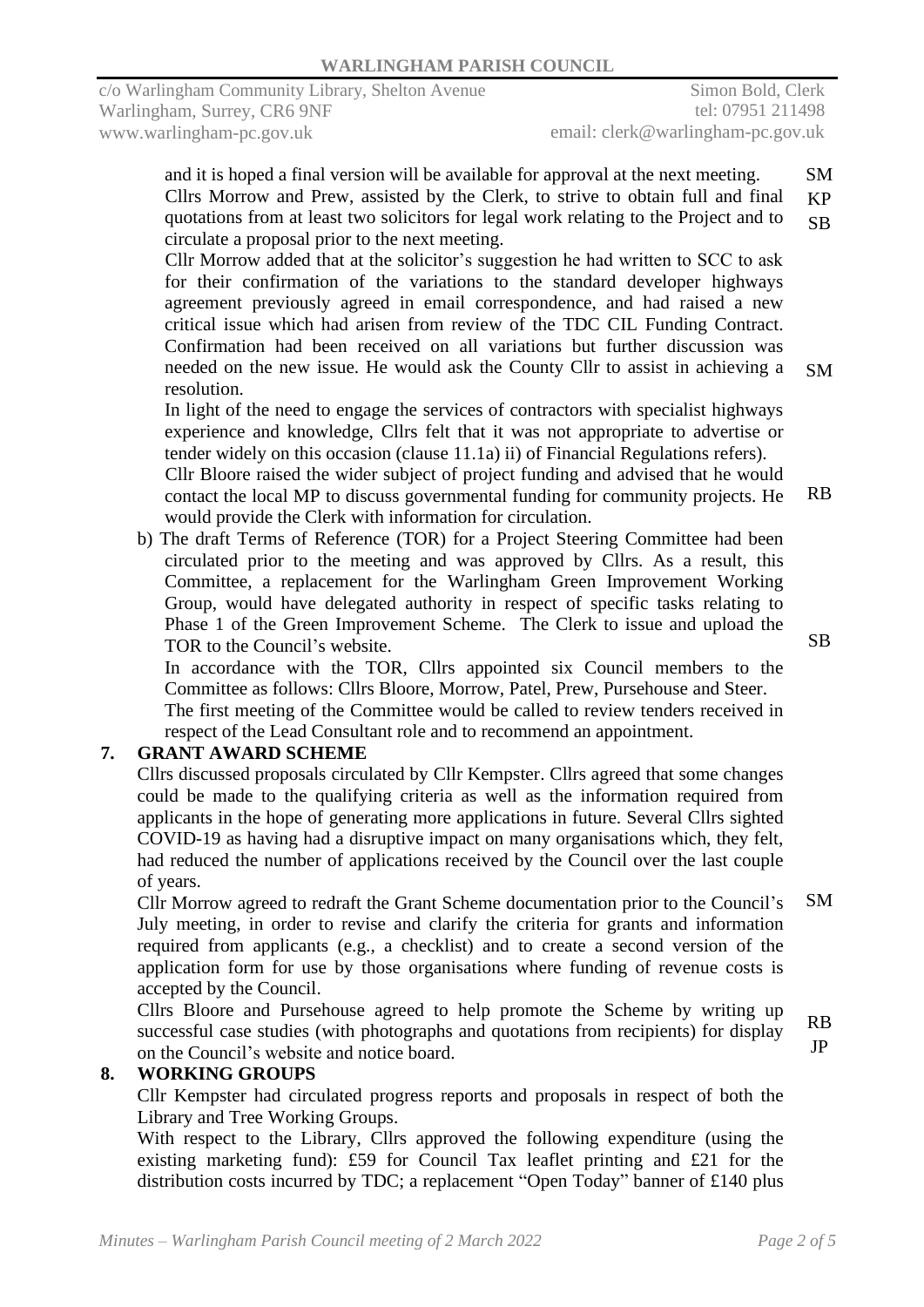|     | further display boards and banners to be used for events such as Warlingham Fair.<br>Cllr Kempster outlined discussions that had taken place so far with respect to the<br>transformation of the library into a community hub. Proposals would involve some<br>external work to, and internal refurbishment of, the Library building. Cllrs wished to<br>have more information before deciding whether to endorse an expression of interest to<br>'Your Fund Surrey' - Cllrs Kempster and Prew agreed to provide Cllrs with a<br>presentation of the community hub vision.<br>With respect to the Tree Working Group, Cllrs Kempster led with a concern that TDC<br>needed to have a specific tree management plan for The Green in recognition of its<br>place-making significance. Cllr Pursehouse to arrange a site meeting between the<br>Parish Council and TDC to discuss the commissioning of a tree management plan.<br>Cllrs Bloore, Kempster and Pursehouse to attend.<br>Cllr Kempster expressed her gratitude for the work carried out by members of the<br>Tree Working Group, at the Common Land, following recent minor storm damage.<br>The Clerk to ask Tandridge District Council to litter pick around the bench on the<br>Common Land. | <b>GK</b><br><b>KP</b><br>JP<br>RB<br><b>GK</b><br>SB |
|-----|------------------------------------------------------------------------------------------------------------------------------------------------------------------------------------------------------------------------------------------------------------------------------------------------------------------------------------------------------------------------------------------------------------------------------------------------------------------------------------------------------------------------------------------------------------------------------------------------------------------------------------------------------------------------------------------------------------------------------------------------------------------------------------------------------------------------------------------------------------------------------------------------------------------------------------------------------------------------------------------------------------------------------------------------------------------------------------------------------------------------------------------------------------------------------------------------------------------------------------------------------------|-------------------------------------------------------|
| 9.  | <b>PLANNING</b>                                                                                                                                                                                                                                                                                                                                                                                                                                                                                                                                                                                                                                                                                                                                                                                                                                                                                                                                                                                                                                                                                                                                                                                                                                            |                                                       |
|     | a) Cllr Adams provided a summary of the Planning Committee meeting of 8 <sup>th</sup><br>February 2022.<br>b) Cllrs Elmer, Mayhew, Patel and Pursehouse confirmed their availability to attend<br>the next Committee meeting, scheduled for 8 <sup>th</sup> March 2022.<br>c) With respect to applications of interest based outside of the Parish, the Clerk to<br>contact Westerham Town Council to find out the current status of the Covers Farm<br>Quarry application.<br>10. WARLINGHAM APPEARANCE AND AMENITY                                                                                                                                                                                                                                                                                                                                                                                                                                                                                                                                                                                                                                                                                                                                       | <b>ME</b><br><b>DM</b><br>AP<br>JP<br><b>SB</b>       |
|     |                                                                                                                                                                                                                                                                                                                                                                                                                                                                                                                                                                                                                                                                                                                                                                                                                                                                                                                                                                                                                                                                                                                                                                                                                                                            |                                                       |
| 11. | Cllrs agreed several banner requests, some of which were subject to further<br>information. The Clerk to advise all applicants of these decisions.<br>Cllrs agreed expenditure of $£150$ to overhaul one uplighter at the War Memorial on<br>The Green (from the Council's 'Power to The Green' budget). The Clerk to instruct<br>the contractor to proceed.<br>The Clerk to liaise with Cllr Patel about a Litter Pick of the Common Land.<br>CORRESPONDENCE, CONSULTATIONS AND NEWS RELATING TO<br><b>OUTSIDE BODIES AND EVENTS</b>                                                                                                                                                                                                                                                                                                                                                                                                                                                                                                                                                                                                                                                                                                                      | SB<br>SB<br>AP                                        |
|     | Cllrs discussed a request from Warlingham Sports Club with respect to access to<br>Parish Council and/or TDC Community Infrastructure Levy (CIL) reserves. Cllrs<br>wished to record that Parish Council CIL funds are required for Parish Council<br>projects such as the Green Improvement Scheme. Cllrs were happy to endorse the<br>Sports Club's ongoing application to TDC for CIL funding – the Clerk to provide<br>written confirmation to the Club on both these points.<br>Cllrs acknowledged that an application had been submitted, by the owner of one of the<br>cottages at Chelsham Terrace, to the Planning Inspectorate for the installation of a<br>vehicular crossover to the front of their property. Cllrs, having already seen the initial<br>proposals, had no wish to comment.<br>Cllr Steer advised Cllrs of the invitation by All Saints Church to attend an Open Day<br>event on the 14 <sup>th</sup> May. Cllr Steer to circulate details to Cllrs.<br>The Clerk to book stallholder plots at the Warlingham Fair on behalf of both the                                                                                                                                                                                        | SB<br>CS<br><b>SB</b>                                 |
|     |                                                                                                                                                                                                                                                                                                                                                                                                                                                                                                                                                                                                                                                                                                                                                                                                                                                                                                                                                                                                                                                                                                                                                                                                                                                            |                                                       |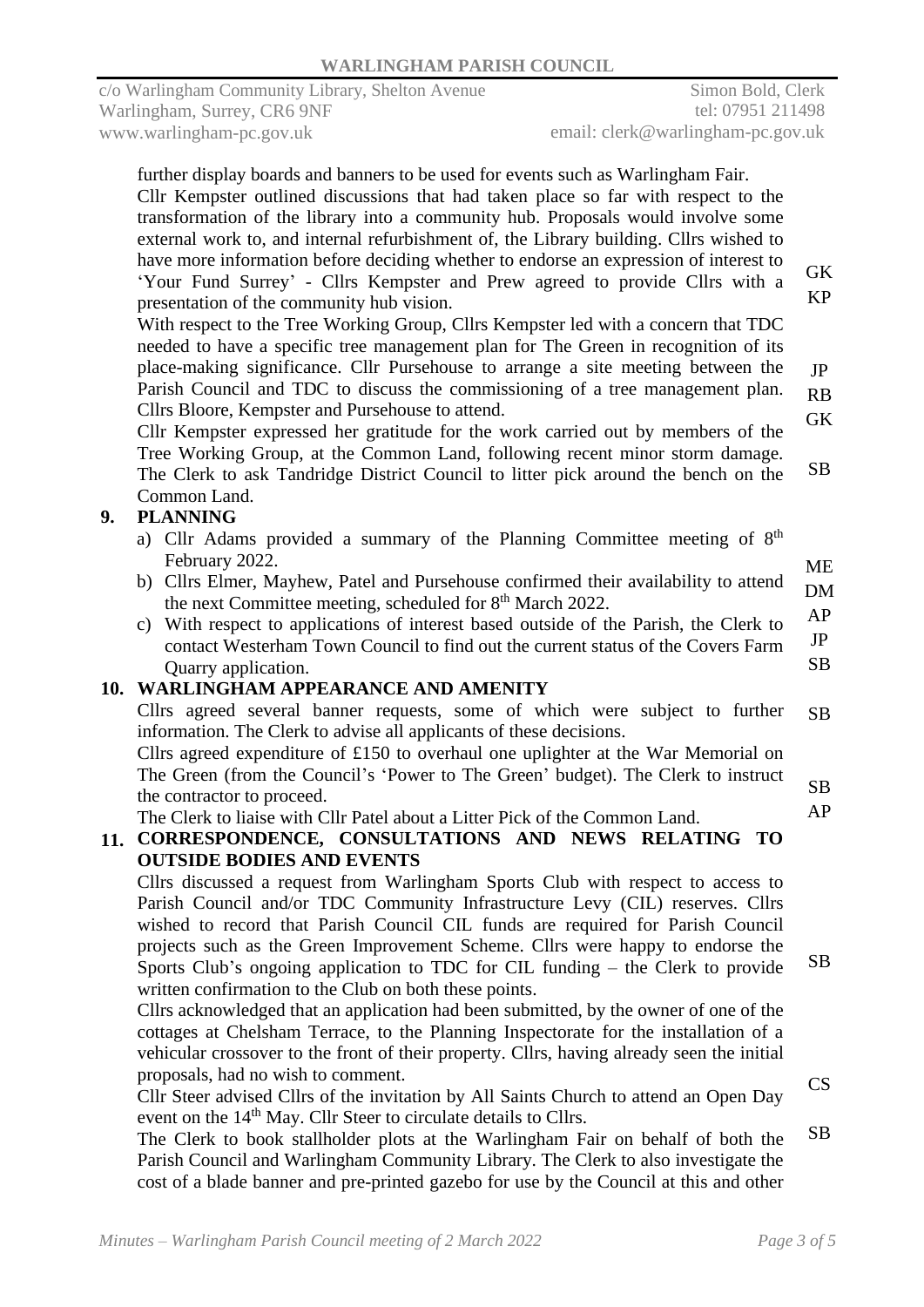#### events.

Cllr Bloore had advised the Parish Council of a Temporary Events Notice received in his capacity as a District Cllr, prior to the meeting.

Cllr Kempster advised that she would be attending the Surrey Tree Summit 2022 at Wisley organised by SCC and Cllr Adams confirmed that he intended to attend an online "County Lines" workshop organised by TDC. GK NA

## **12. COMMUNICATIONS**

Cllr Steer to write the next CR6 magazine article on the subjects of Warlingham Community Library and the Tree Working Group's 'favourite tree' initiative. Cllrs Prew and Pursehouse to add articles, on the same subjects, to the Council's website and Facebook respectively. CS KP JP

#### **13. PAYMENTS**

Cllrs noted and authorised the list of payments, circulated prior to the meeting, which totalled £2,655.68 (see Appendix 1: Schedule of Payments). The Clerk to dispense these payments. SB

Cllrs agreed that the Clerk should obtain a quotation for annual hanging baskets and approved expenditure of up to £10 for a SD card (for use with the Library Digital display).

SB

The Clerk advised that a pay settlement had been reached in respect of all employees pay for the 2021-22 year (the National Joint Council for Local Government Services 2021-22 National Salary Award) and that back-dated pay would be calculated prior to the next meeting.

#### **14. NEXT MEETING**

| a) Cllrs noted the next scheduled meeting on Wednesday $6th$ April 2022. The Clerk to     |           |  |  |  |
|-------------------------------------------------------------------------------------------|-----------|--|--|--|
| circulate a review of Financial Regulations prior to the meeting and Cllrs Kempster<br>GK |           |  |  |  |
| and Steer to provide an updated Risk Register for consideration by Cllrs too.             |           |  |  |  |
| b) Cllrs discussed the content of the Annual Parish Assembly. The following Cllrs         |           |  |  |  |
| were allocated responsibility for particular topics as follows:                           |           |  |  |  |
| • Nathan Adams – Remembrance Day                                                          | <b>NA</b> |  |  |  |
| • Grace Kempster – the activities of the Tree Working Group                               | <b>GK</b> |  |  |  |
| • Simon Morrow – The Green Improvement Scheme Phase 1                                     | <b>SM</b> |  |  |  |
| • Keith Prew – Warlingham Community Library                                               | <b>KP</b> |  |  |  |
| • Jeremy Pursehouse $-\frac{1}{2}$ Platinum Jubilee                                       | JP        |  |  |  |
| Cllr Steer to book the Church Hall for a suitable date around the middle of May.          |           |  |  |  |
| 15. SUB-SECTION 2 OF THE PUBLIC BODIES (ADMISSIONS TO MEETINGS)                           |           |  |  |  |
|                                                                                           |           |  |  |  |

**ACT 1960**

None.